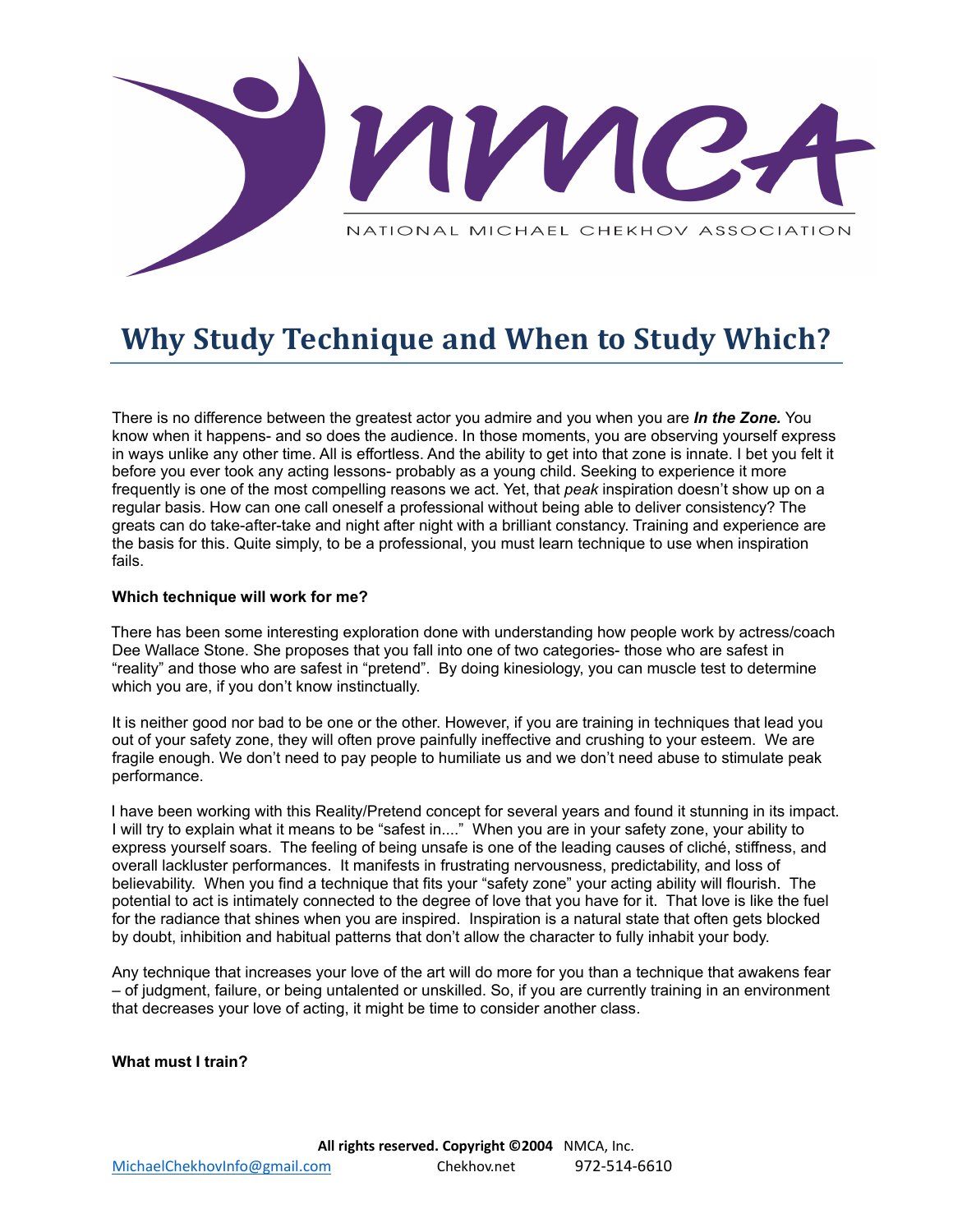NATIONAL MICHAEL CHEKHOV ASSOCIATION

AVVIC-

Have you ever experienced the moment when you know exactly what you want to do and then it just doesn't come out the way you knew it could? This happens when you have great ideas, and your body can't express them-physically and vocally. So, you want to train your body and voice to be unified in expressing images. Most all techniques ask you to have images – the image may be of your past, present, an abstract image, or the given circumstances. Yet few train the body and voice with the imagination. Be sure you train with the mind-body connection. You must be a gymnast of transforming thoughts, feelings, and desires. Your body and voice are the only means to convey your images to the audience. Training body and vole separately is only necessary when you have specific vocal or physical goals- like accent reduction, stage combat or dance. Even for voice-overs, physicalizing the character is critical since the entire body is the instrument producing the sound.

When you have accomplished the ability to communicate your ideas, you will want training in how to get great ideas to share. This will help you stand out in the crowd while maintaining the integrity of the script. Imagination oriented work will be very helpful here. Naturally getting ideas in the moment from your partner is wonderful. However, in film and television, your partner is often not even there. In auditions, you may be given very little to respond to from the casting person who is busy evaluating. If your technique is wholly dependent on *reacting to what is there* you may want to add some imagination-based tools to help you when nothing is there.

Once you develop techniques for cultivating cool images that you are trained to send out to the audience- - you'll have so many that you'll need a technique for deciding which to use when. The basic Stanislavsky-Vaktanghov System of Analysis and Michael Chekhov's Guiding Principles will be excellent resources for this. I mention the combination of Stanislavsky-Vaktanghov because in my opinion the System of Analysis taught at the Vaktanghov School in Moscow is the most complete and clear. Stanislavsky felt that Vaktanghov was the best teacher of his system, and this school carries the lineage of the Second Moscow Art Theatre, headed by Vaktanghov and Chekhov respectively. While Michael Chekhov offers alternatives to Affective Memory, he built his imagination-based techniques upon the System of Analysis. This System of Analysis- including beats, units, objectives, etc. is the closest thing to a common language that actors, writers, and director share. While some teachers change the basic terms, the concepts are well laid out and should be known by every actor.

# **Which techniques are** *safest for Reality***?**

Anything that asks of you to draw on your personal life- either memory or substitution of something that is in your past or present life; any technique that asks you to respond as your everyday self to the exact stimulus that is really coming to you in that moment; is "reality" based. This would include Affective Memory, sensory recall, personality based acting (just be yourself in different professions and emotions), or the Magic "if" I were in this situation. A reality-based technique might have what one could call a Freudian definition of the self – all that is brought to you through environment and genetics in this lifetime – your consciousness and sub-consciousness.

Reality techniques encourage finding the similarities between you and the character and accenting them. If you are *reality*-based, you'll want to make the situation very real for yourself.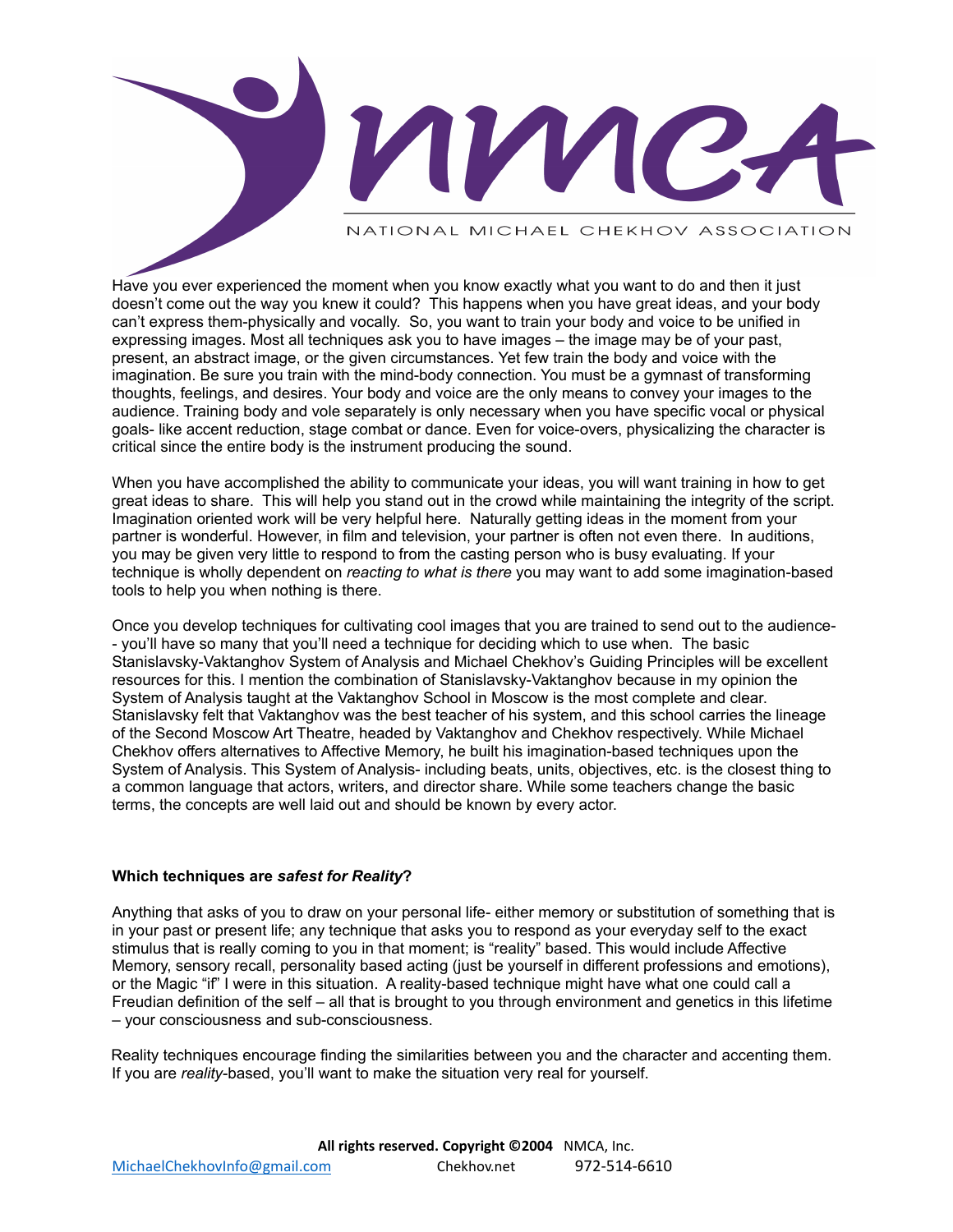NATIONAL MICHAEL CHEKHOV ASSOCIATION

AV VIC.

Several comments of caution are in order. We've all heard stories of mentally unstable actors and actors who believe they must have terrible lives to act successfully. This is simply false. It's called acting! For every five minutes a person spends recalling anguishing moments, your immune system is lowered for over six hours. So, I recommend spending an equal amount of time recalling wonderful things to balance yourself before going on with the rest of your life. You can visit www.heartmath.com to see the scientific research on this.

Additionally, the neurolinguistics of "recalling" require first disengaging from the "Present", sending your energy backwards. Stage Presence- or star quality- comes from being very present. As an audience member, you may see an actor doing a recall exercise who is feeling very strong emotions. The problem is as audience, you are in an observing mode, perhaps feeling compassion for the actor but rarely emotionally engaged in the character. Ultimately, we must be sure the audience is having the experiencethat's our job.

Substituting someone in your present life who you need something from can fail the actor who is seeking emotional balance, spiritual growth, and health. Fewer and fewer people will evoke in the actor, the degree of pain the character must express. I know many people who pretend to have memories to recall or people who they have issues with, just so they can use these tools. They are probably safest in pretend and should keep reading for tips of what might work with their health and balance.

Reality based acting often leads to actors repeating their performances from role to role. If you always play yourself in different situations, it's great if you're on a series. Once that series is over, you'll be in trouble if you don't get a spin off that let's you play the aspects that made you popular. Few folks are able to sustain a career just through their spark. Consider adding some transformational techniques. Oscars for Julia Roberts, Charlize Theron and Nicole Kidman all came from biographical portraits where their own personalities were sacrificed. We award transformative acting even if personality acting sometimes pays better.

An actor can often be confused about needing to really feel what the character is feeling. Many teachers make their living convincing actors that they must "feel" the moment. Yet, the reality is when we are in "the Zone" we are feeling elation and not what the character is feeling. This separation in consciousness has a biological correlation that creates effortlessness. Some actors get so surprised and disoriented when it happens that they fall out of the "Zone" quickly. All peak performances have a feeling of effortlessness. I suggest we aspire to the effortlessness of playing that we used as little children. The Actor need not really feel any more than an animated character which makes us cry. If the performer had to feel it in order to deeply impact the audience, there would be no animation, no stuffed animals, no Seven Wonders of the World. What performers must do is move and speak *as-if* they are.

# **Which techniques are** *safest for Pretend?*

Anything that asks you to play in the world of imagination and fantasy allows you to pretend to be someone who... The child instinctively plays acts from imagination and experiences very dynamic emotions. Pretend based techniques might be said to have a more Jungian definition of "I" to include super-consciousness. This means than the actor can draw upon the parts of the self that are not used in everyday consciousness but can in fact connect to the collective consciousness with the imagination. Since it is always your own imagination, the expanded definition of self includes anything you can pretend

**All rights reserved. Copyright ©2004** NMCA, Inc. [MichaelChekhovInfo@gmail.com](mailto:MichaelChekhovInfo@gmail.com) [Chekhov.net](http://www.chekhov.net/) 972-514-6610